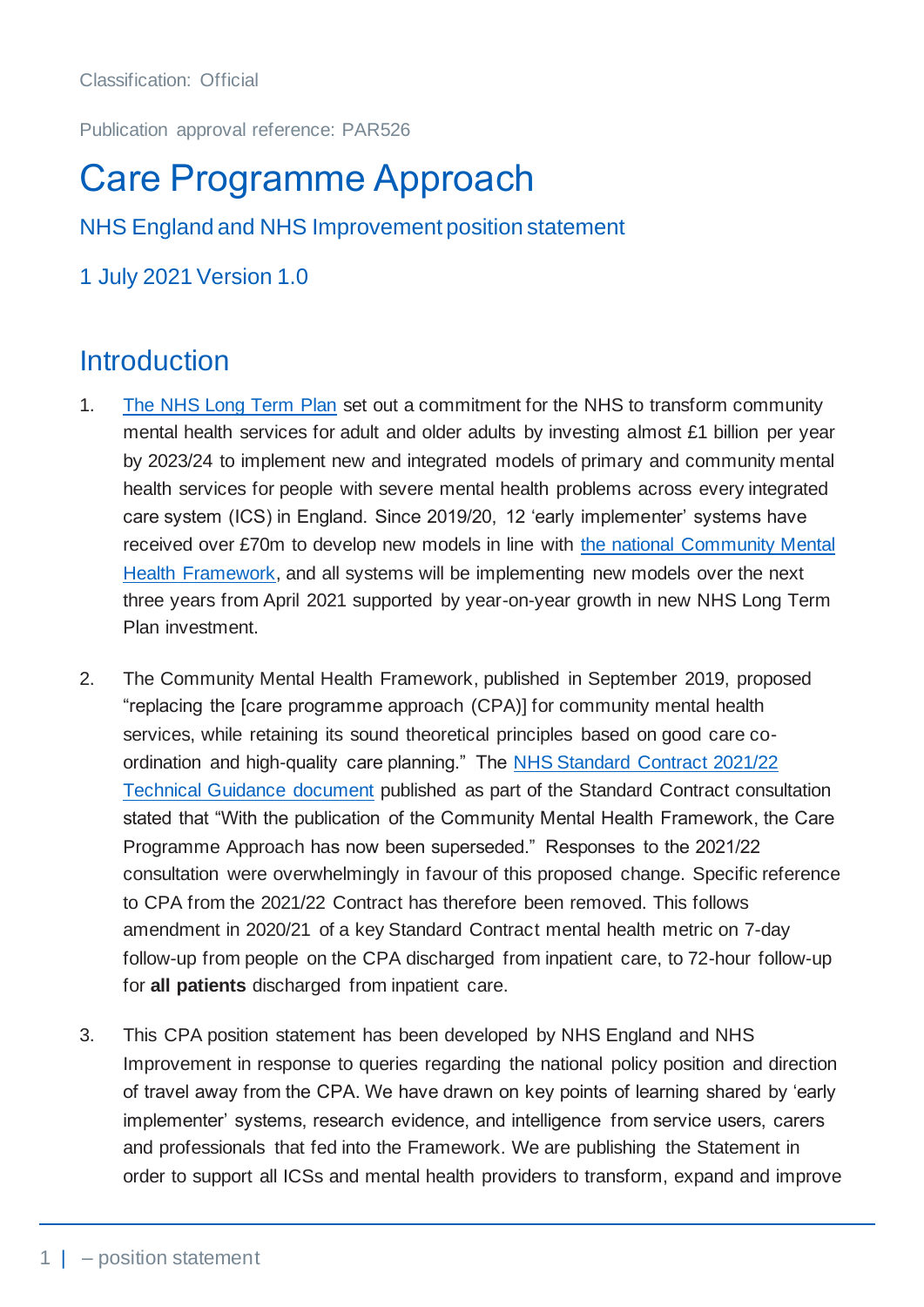their community mental health services and implement new models in line with the Framework from April 2021, and not be constrained in doing so by what they believe to be required of them by the CPA.

### Background and rationale

- 4. The CPA was originally introduced to provide greater shape and coherence to local services' approaches to supporting people with severe mental illnesses in the community, based on care co-ordination, care planning and case management. As the Community Mental Health Framework acknowledged, "The CPA has had a central role in the planning and delivery of secondary care mental health services for almost 30 years. The principles underlying the CPA are sound and there has been some excellent work over the years in implementing and in improving it."
- 5. However, the CPA was originally introduced by the Department of Health 30 years ago, and has not been updated for almost 15 years. Community mental health policy and practice have evolved significantly over this time, along with the introduction of new relevant legislation such as the Care Act 2014, and more recent relevant policy signals such as [the government's 2021 Mental Health Act White Paper](https://www.gov.uk/government/consultations/reforming-the-mental-health-act/reforming-the-mental-health-act) proposals on statutory care planning. Prior to the NHS Long Term Plan, core community mental health services received negligible additional funding for many years.
- 6. A number of concerns have been raised by a range of stakeholders in recent years that the continued way in which the CPA is used in community mental health services represents a major barrier to providing the higher quality, more flexible and personalised care that the Framework envisages and that service users need.<sup>1</sup> Following publication of the Framework, it is clear that an altogether fresh approach is needed.

### Moving forward

7. The Community Framework makes clear that one of its purposes is to enable services to shift away from an inequitable, rigid and arbitrary CPA classification and bring up the standard of care towards **a minimum universal standard of high-quality care for everyone in need of community mental healthcare**. A flexible, responsive and personalised approach following a high-quality and comprehensive assessment means

<sup>1</sup> One example may be seeking to understand and co-productively address the biopsychosocial factors that may have led to someone believing they are at risk of harming themselves, rather than simply labelling the individual as "high risk" in their review meeting notes without further enquiry or a remedial plan of action.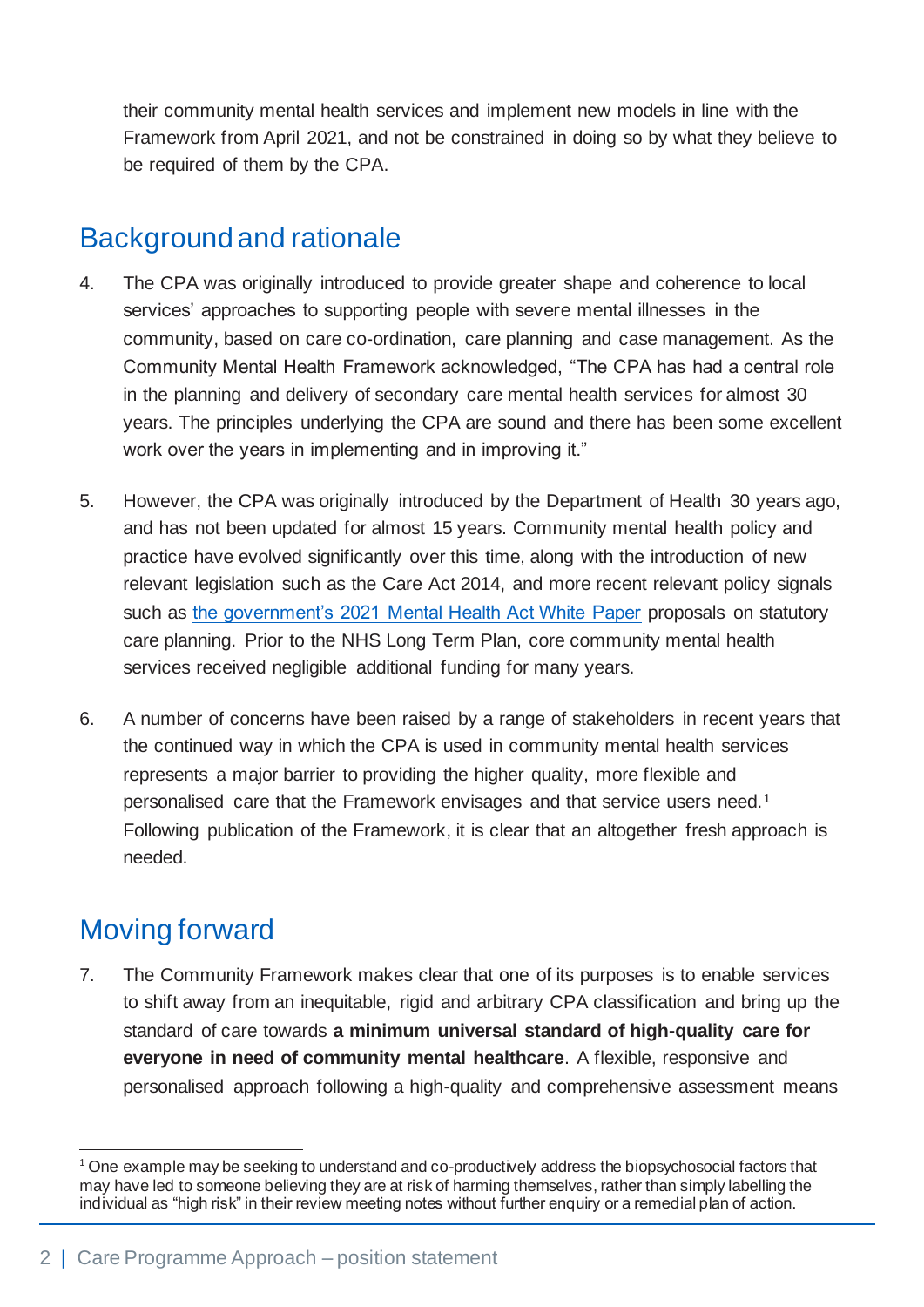that the level of planning and co-ordination of care can be tailored and amended, depending on:

- the complexity of an individual's needs and circumstances at any given time
- what matters to them and the choices they make
- the views of carers and family members
- professional judgment.
- 8. We want to make absolutely clear that the shift does not mean taking away any positive aspects of care that someone currently on the CPA is experiencing, and local services need to be equally clear about this in their communications with service users and carers. Those currently on CPA should be gaining access to high quality care through the transformation of services and additional investment. Given the CQC's regular findings in its annual community mental health surveys<sup>2</sup> that people on CPA report relatively better experiences of care than those not on the CPA, **the new system of care envisaged in the Framework should be pulling up the standard for all**.
- 9. The new approach is based on the following five broad principles, some of which are further outlined below:
	- i) A shift from generic care co-ordination to **meaningful intervention-based care** and delivery of high-quality, safe and meaningful care which helps people to recover and stay well, with documentation and processes that are proportionate and enable the delivery of high-quality care.
	- ii) **A named key worker for all service users with a clearer multidisciplinary team (MDT)** approach to both assess and meet the needs of service users, to reduce the reliance on care co-ordinators and to increase resilience in systems of care, allowing all staff to make the best use of their skills and qualifications, and drawing on new roles including lived experience roles.
	- iii) **High-quality co-produced, holistic, personalised care and support planning for people with severe mental health problems living in the community**: a live and dynamic process facilitated by the use of digital shared care records and integration with other relevant care planning processes (eg section 117 Mental Health Act); with service users actively co-producing brief and relevant care plans with staff, and with active input from non-NHS partners where appropriate including social care (to ensure

 $2$  Recent surveys and information (2018-2020) are available via the following links to the CQC and NHS Surveys websites[: Community mental health survey 2020 | Care Quality Commission \(cqc.org.uk\)](https://www.cqc.org.uk/publications/surveys/community-mental-health-survey-2020) and Data library - [NHS Surveys](https://nhssurveys.org/data-library/).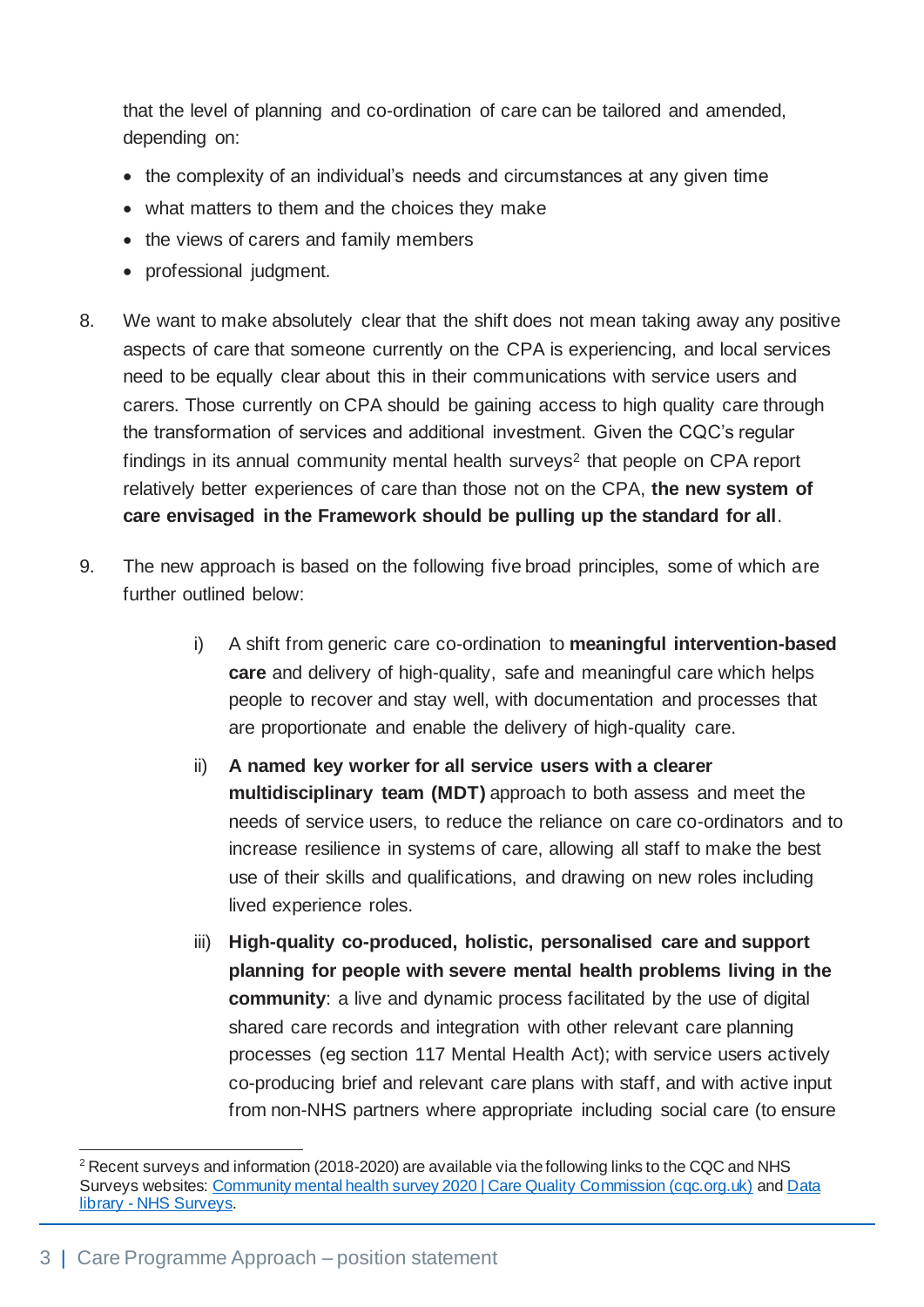Care Act compliance), housing, public health and the voluntary, community and social enterprise (VCSE) sector.

- iv) **Better support for and involvement of carers** as a means to provide safer and more effective care. This includes improved communication, services proactively seeking carers' and family members' contributions to care and support planning, and organisational and system commitments to supporting carers in line with national best practice.
- v) **A much more accessible, responsive and flexible system** in which approaches are tailored to the health, care and life needs, and circumstances of an individual, their carer(s) and family members, services' abilities and approaches to engaging an individual, and the complexity and severity of the individual's condition(s), which may fluctuate over time.

#### **A shift from generic care co-ordination to meaningful interventions**

- 10. Care co-ordination is important work and has often been under-appreciated as a function which should provide high quality care to service users, often within an outmoded and historically resource-constrained system. While many service users find care co-ordination valuable – and while care co-ordination may form a significant part of the overall support that someone with a severe and complex mental health problem receives – care co-ordination is not a meaningful intervention in and of itself.
- 11. In order to achieve the transformation of community mental health services that we want to see across England, providers and their partners should therefore move away from care co-ordination as an intervention in itself and focus delivering compassionate, meaningful, intervention-based care which has been planned between the service user and their care team (eg timely commencement of a course of psychological therapy). At the same time, the Framework's emphasis on ensuring that flexible, longer-term systems of care are in place for people with severe mental health problems should be maintained. This will allow the easy 'stepping up' or 'stepping down' of care as needed, and will remove the harmful prospect of people in need of long-term care being 'discharged' and left with no support, or having to battle to re-enter services.

#### **A named key worker for all service users with a clearer multidisciplinary team (MDT) approach**

12. Continuity of care is something that professionals and service users all want to achieve in community mental health services. Service users and carers should therefore have clarity as to who they can contact via having a named key worker; in most cases we expect this would be the existing care co-ordinator for people already under their care of services. All parties should share clear expectations around communication and best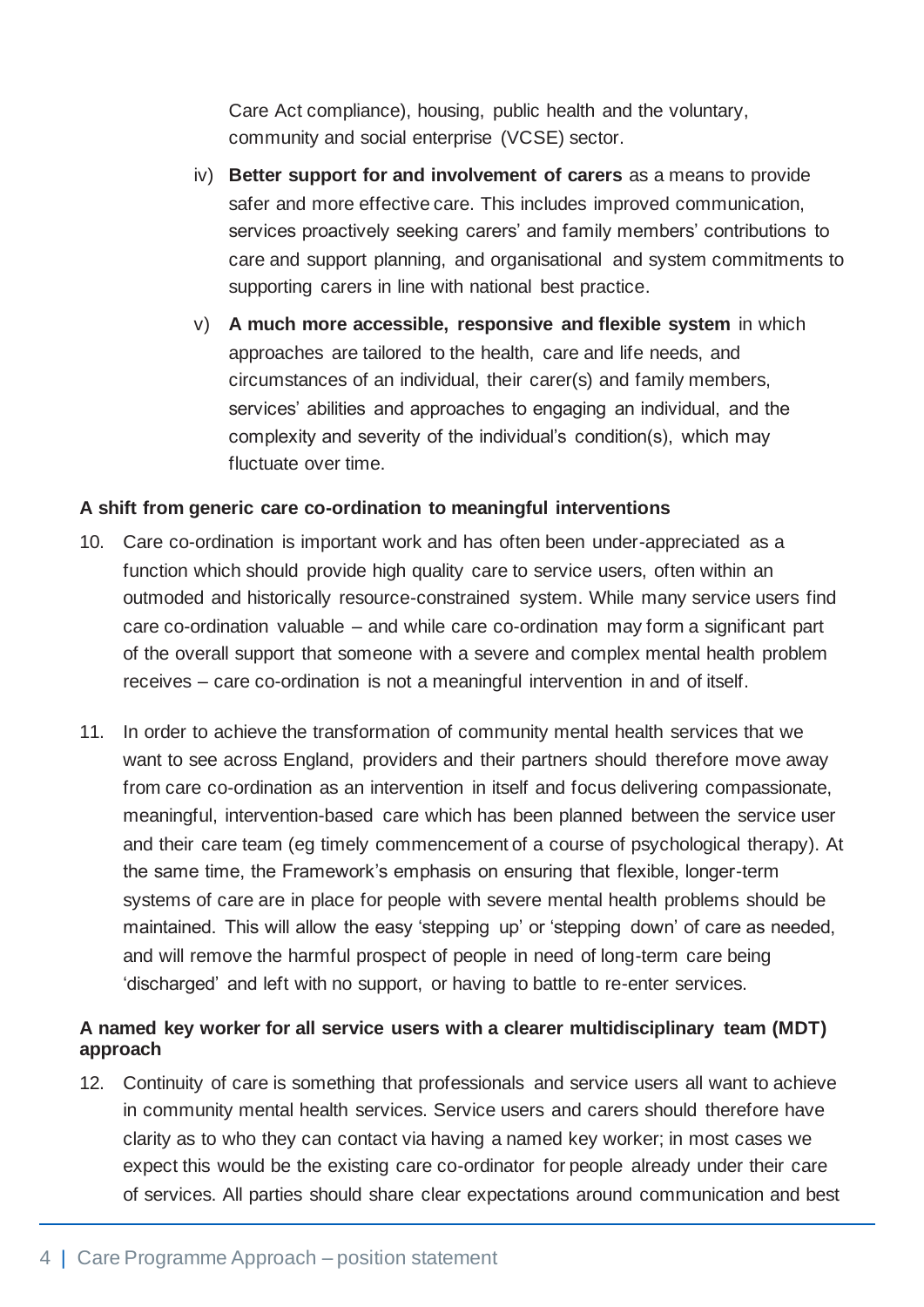practice would be a key worker who can form a therapeutic alliance with the service user, and whom the service user trusts and connects with.

13. At the same time, services need to adopt clearer MDT-based approaches by ensuring that named key workers and patients are supported by a robust MDT integrated with social care and the VCSE, which helps to address people's social needs as well as their clinical needs, rather than the system of care relying on a single care co-ordinator coping with an overwhelming workload. The move away from a generic care coordinator role is also an important step in supporting all staff to perform the roles they qualified in and went into their professions to undertake, allowing them to apply their unique skills in supporting individuals as part of an MDT, such as in nursing, social work, or occupational therapy.

This means that services should not respond to this Statement by simply rebadging care co-ordinators as key workers; the purpose of designating key workers is to ensure that a service user can build a consistent, trusted relationship with an individual who understands their history and who can support the service user to engage with the care and support available through a therapeutic alliance. Every member of the MDT should play a prominent role in sharing responsibility for an individual's care and it should be the MDT as a whole playing the co-ordinating role across the various organisations and sectors from which its members are drawn (eg nursing, social care, occupational therapy, employment/vocational support, housing, substance use, VCSE).

14. A fully personalised approach also allows providers and ICSs to take a population health approach by determining what different care spells or care packages look like for different people with different presenting needs and circumstances at a given point in time.

#### **High-quality co-produced, holistic, personalised care and support planning**

15. There is little evidence to suggest that the implementation of the CPA has led to highquality care planning when it is used, and in general there is a need for services across the country to significantly improve the quality and relevance of care planning for people with moderate to severe mental health problems. While the type of plan and the level of support needed will depend on the person and their individual needs, ensuring that all care and support plans are genuinely co-produced, [personalised](https://www.england.nhs.uk/personalisedcare/) – and Care Act-compliant and integrated with Mental Health Act section 117 plans where necessary – should be a key aim of all new models. This should help to ensure efficiency and minimise the administrative burden on all health and social care staff, as well as improve care.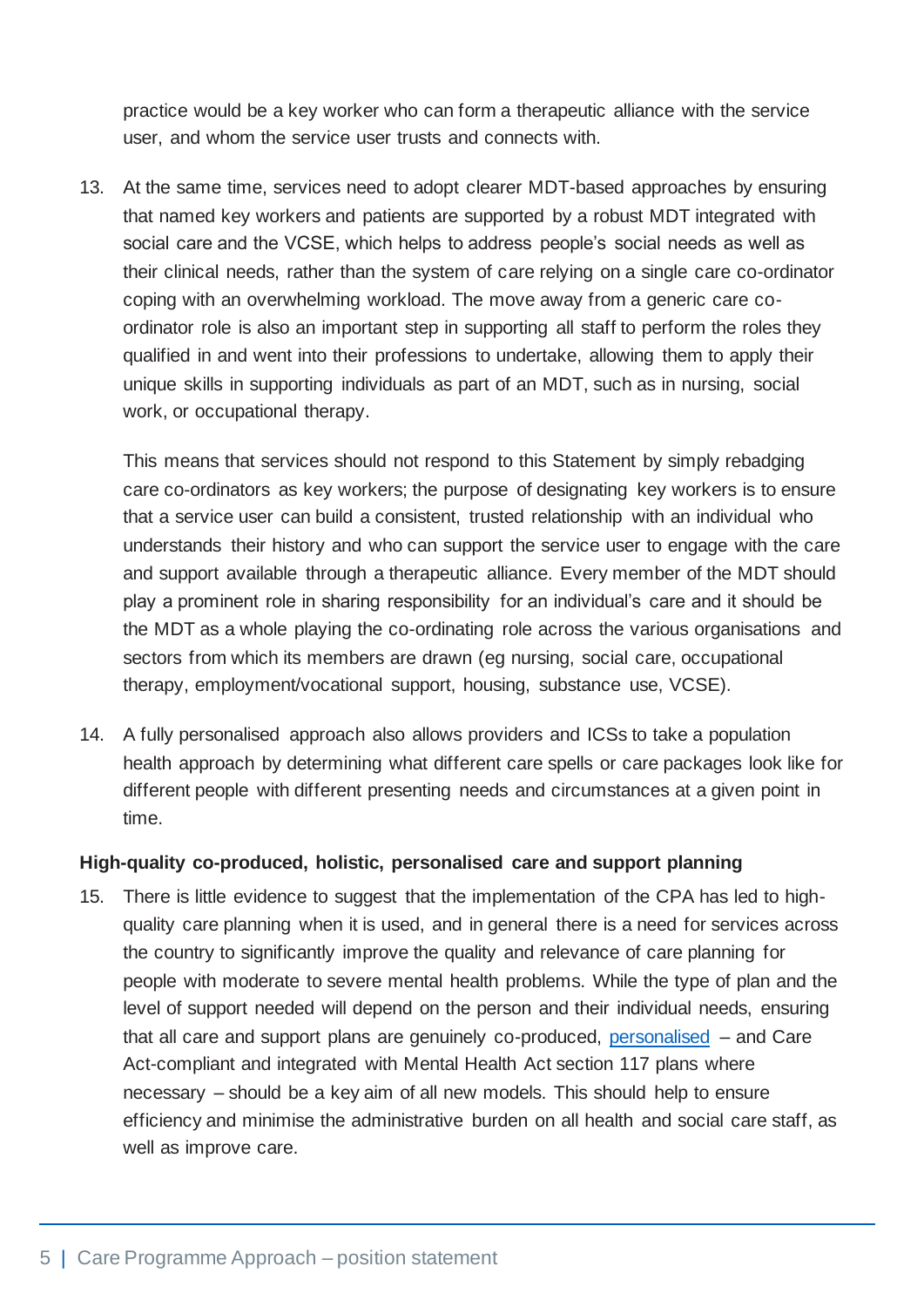16. In line with [the NHS comprehensive model of personalised care,](https://www.england.nhs.uk/personalisedcare/comprehensive-model-of-personalised-care/) service users should be encouraged to be owners of the information within their care plan, be familiar with its content and feel confident to request reviews and amendments should circumstances change. Care plans should include the actions that the service user undertake, that carers and/or family members might undertake, and the actions services will undertake to support them. They should include flexible and revisable timescales for review depending on agreement between the MDT, service user and carer / family where appropriate, as opposed to within a long and arbitrary timeframe (currently six or 12 months).

Plans should reflect the service user's individual needs rather than generic service policies or processes. There should be brief, clear documentation and follow-up of agreed actions, given the centrality of trust to any positive therapeutic relationship. In digitised form they should be live, easily available and accessible both in terms of language and format (to service users, carers, family members and all agencies involved in someone's care), and updated regularly as agreed with the service user. The care planning process and its outputs should be viewed as fundamental parts of the meaningful care that services seek to provide, rather than a box-ticking exercise, and should be linked to routine outcome measurement.

#### **Support for and involvement of carers**

- 17. Carers often play a vital role in supporting people with severe mental health problems in the community. While past national CPA guidance laudably set clear expectations around carer involvement – and much of the content in [Standard 6 of the National](https://assets.publishing.service.gov.uk/government/uploads/system/uploads/attachment_data/file/198051/National_Service_Framework_for_Mental_Health.pdf)  [Service Framework for Mental Health](https://assets.publishing.service.gov.uk/government/uploads/system/uploads/attachment_data/file/198051/National_Service_Framework_for_Mental_Health.pdf) regarding carers remains helpful if not outdated – there continues to be variation reported in the extent to which services and statutory organisations understand and act on their legal duties (including promoting [the right to](https://www.rethink.org/advice-and-information/carers-hub/carers-assessment-under-the-care-act-2014/)  [a carer's assessment](https://www.rethink.org/advice-and-information/carers-hub/carers-assessment-under-the-care-act-2014/) for carers of people with mental health problems), as well as best practice.
- 18. Carers often face specific inequalities and are [protected from discrimination under the](https://www.carersuk.org/help-and-advice/work-and-career/other-rights-at-work/discrimination-under-the-equality-act-2010)  [Equality Act.](https://www.carersuk.org/help-and-advice/work-and-career/other-rights-at-work/discrimination-under-the-equality-act-2010) NHS England and NHS Improvement's development of a Patient and Carer Race Equality Framework for use in mental health services is a response to the need to address racial disparities and is part of a wider [Advancing Mental Health](https://www.england.nhs.uk/publication/advancing-mental-health-equalities-strategy/)  [Equalities Strategy.](https://www.england.nhs.uk/publication/advancing-mental-health-equalities-strategy/)
- 19. For this reason, NHS England and NHS Improvement has asked all ICSs preparing to use new Long Term Plan funding to transform their community mental health services from April 2021 to develop and implement plans for a specific strategy to involve and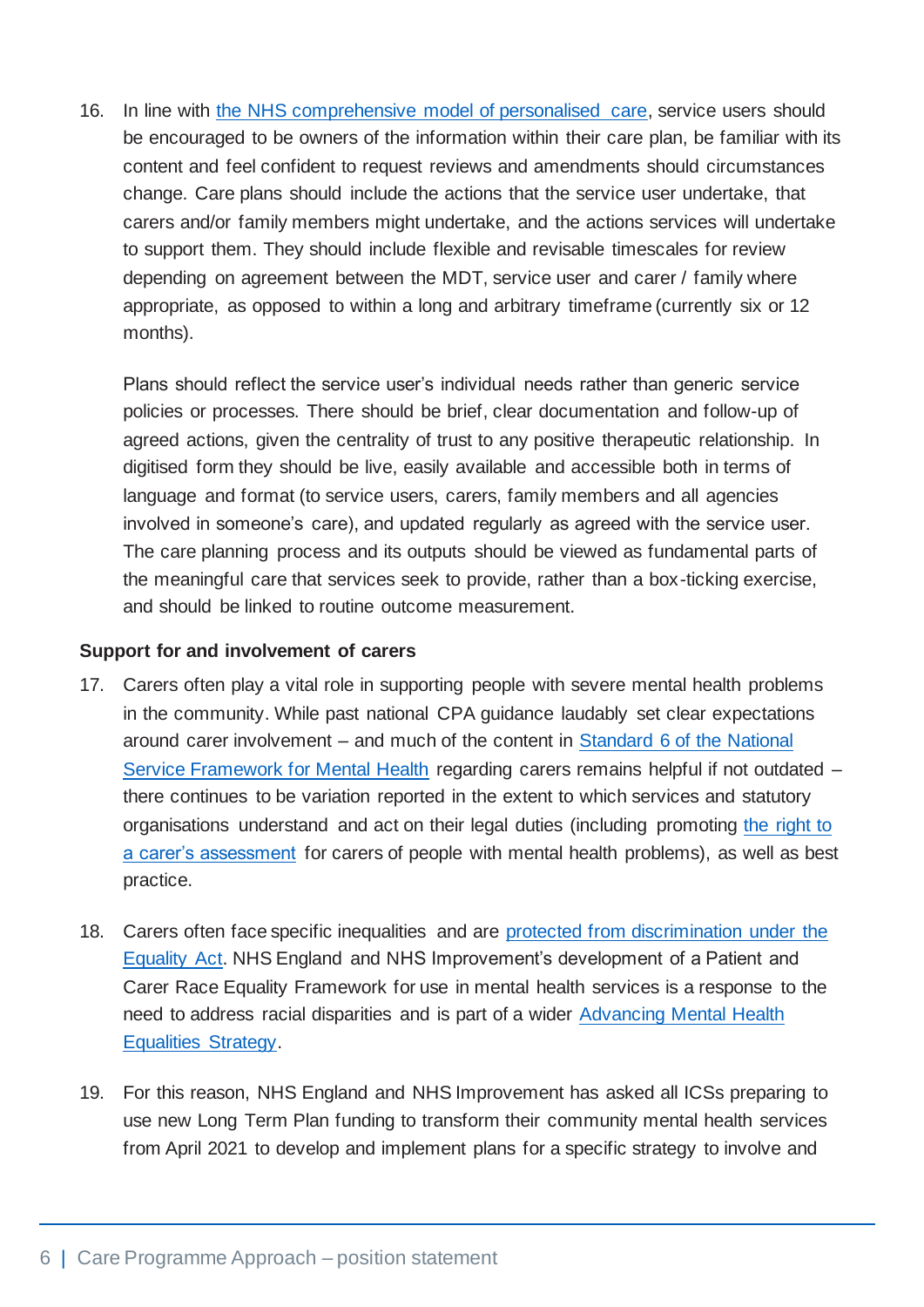improve the lives of carers of people with severe mental health problems. Resources to help services and ICSs do so include:

- the Carers Trust's [Triangle of Care](https://carers.org/resources/all-resources/53-the-triangle-of-care-carers-included-a-guide-to-best-practice-in-mental-health-care-in-england)
- NHS England and NHS Improvement's [carers toolkit](https://www.england.nhs.uk/commitment-to-carers/carers-toolkit/)
- NHS England and NHS Improvement's Supporting carers in general practice: a [framework of quality markers](https://www.england.nhs.uk/publication/supporting-carers-in-general-practice-a-framework-of-quality-markers/)
- [NICE guideline NG150 on Supporting adult carers](https://www.nice.org.uk/guidance/ng150)
- [information on the use of Family Intervention approaches](https://www.nice.org.uk/guidance/qs80/chapter/Quality-statement-3-Family-intervention#source-guidance-3)
- [specific resources for supporting young carers.](https://www.nhs.uk/conditions/social-care-and-support-guide/support-and-benefits-for-carers/help-for-young-carers/)<sup>3</sup>

### **Safety**

- 20. Evidence shows that the safest care is care that is personalised and highly responsive. Clear themes include:
	- a) high-quality care planning
	- b) an understanding of risk and safety as dynamic within a comprehensive assessment
	- c) meaningful engagement with families and carers
	- d) communication and information sharing
	- e) robust record-keeping; and effective multi-agency working.<sup>4</sup>
- 21. [The National Confidential Inquiry into Suicide and Safety in Mental Health](https://documents.manchester.ac.uk/display.aspx?DocID=40697) describes how, in order to make approaches to safety personalised and effective, assessments of (changing) personal and individualised risks should not be based on the use of tools and checklists. It is therefore important that assessment of risk forms part of a wider assessment, and that safety planning is built into the wider care planning process rather than being divorced from it. A personalised approach to managing risk is a key part of the personalised care and support planning process. Once risks are identified, through personalised conversations options are explored that are relevant to the individual to help mitigate the risk.
- 22. There is potential for a misplaced perception in some services that using the CPA in and of itself will keep people safe. This could be due to anxieties on the part of clinical teams that, if people under their care come to harm themselves or others, they will be reprimanded for not using the CPA.

<sup>&</sup>lt;sup>3</sup> See also **The Triangle of Care for Young Carers and Young Adult Carers: A Guide for Mental Health [Professionals](https://carers.org/resources/all-resources/71-the-triangle-of-care-for-young-carers-and-young-adult-carers-a-guide-for-mental-health-professionals)** 

<sup>&</sup>lt;sup>4</sup> See An independent review of the Independent Investigations for Mental Health Homicides in England [\(published and unpublished\) from 2013 to the present day](https://www.england.nhs.uk/south-east/wp-content/uploads/sites/45/2019/10/independent-investigations-for-mental-health-homicides-in-england-report.pdf)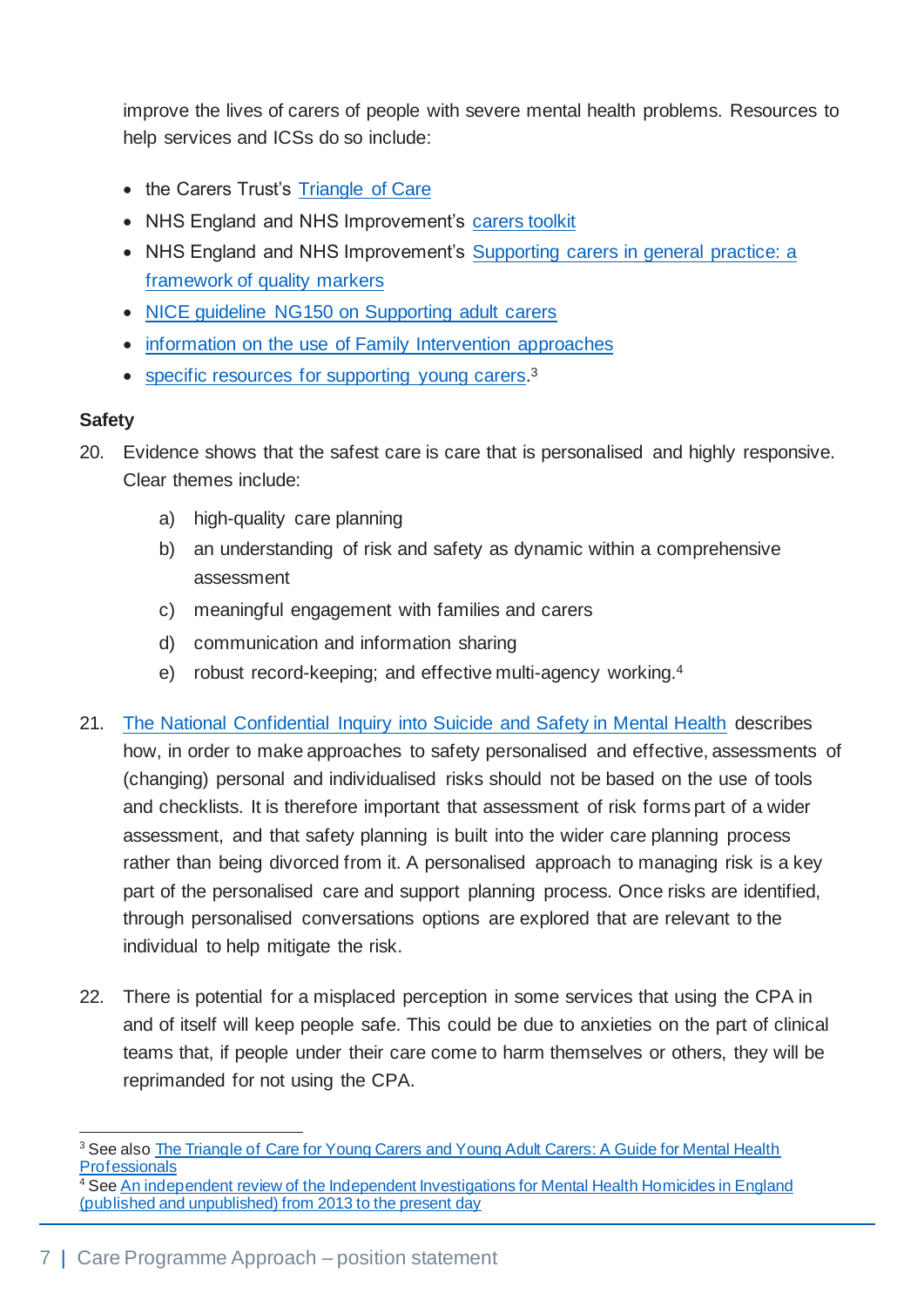This can potentially drive unhealthy behaviours, cloud professional judgement within teams and may lead to poor decision-making. It implies that, as they implement new models, in doing so providers will also inevitably need to re-examine the safety cultures within their organisations and develop a more progressive understanding of safety as a key aspect of mental health care that is underpinned by providing an accessible, compassionate, communicative and high-quality service.

This was also raised as a major theme in [the Independent Review of the Mental Health](https://www.gov.uk/government/publications/modernising-the-mental-health-act-final-report-from-the-independent-review)  [Act](https://www.gov.uk/government/publications/modernising-the-mental-health-act-final-report-from-the-independent-review) and points to a wider cultural shift needed across all mental health services, which the NHS Long Term Plan and the Mental Health Act reform proposals provide clear opportunities to bring about.

### Use of the CPA in other services

#### **Health and justice settings**

23. The CPA is also used, albeit inconsistently, within custodial health and justice settings. Eligibility for the CPA has never aligned with prison mental health caseloads and, if followed closely, would likely include the majority of the prison population. The CPA should continue to be used within prisons and will be included within the planned prison mental health specification review during 2021/22.

#### **Learning disability and autism services**

- 24. There will be people with a learning disability and people who are autistic who access mental health services and would be entitled to the same offer as everyone else accessing those services. Services therefore need to be provided in accessible ways and with the required reasonable adjustments. Services should ensure that the changes set out in this Statement are applied for specialist learning disability and autism pathways where people are receiving assessment, care and treatment for their mental health and behaviours that challenge.
- 25. People with a learning disability and autistic people remain entitled to regular [Care and](https://www.england.nhs.uk/learning-disabilities/care/ctr/)  [Treatment Reviews \(CETRs\) in line with existing national policy.](https://www.england.nhs.uk/learning-disabilities/care/ctr/) NHS England and NHS Improvement's [2017 Care and Treatment Reviews: Policy and Guidance](https://www.england.nhs.uk/publication/care-and-treatment-reviews-policy-and-guidance/)  [documentation](https://www.england.nhs.uk/publication/care-and-treatment-reviews-policy-and-guidance/) will be updated to reflect the changes set out in this Statement.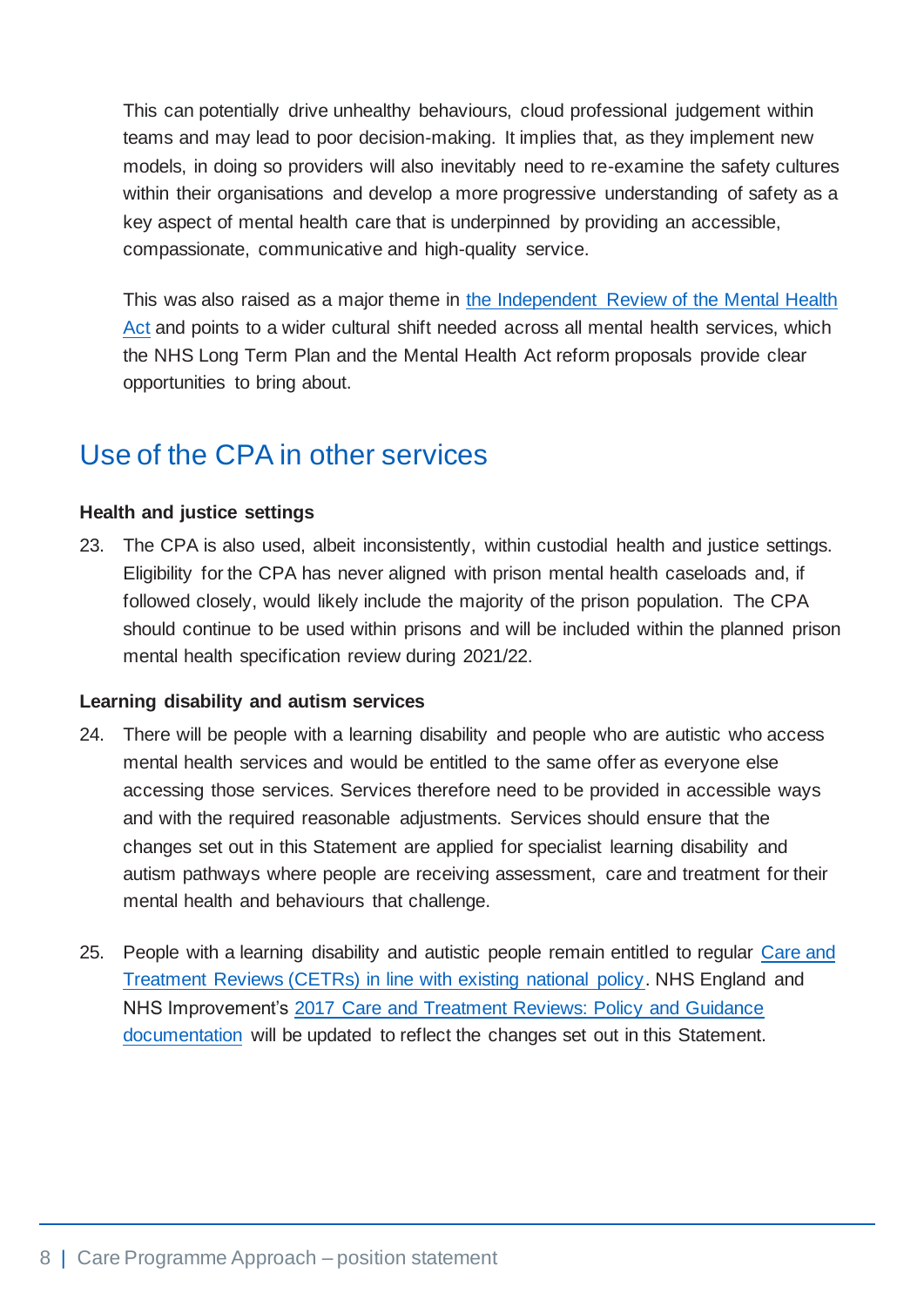## Next steps

- 26. NHS England and NHS Improvement is committed to supporting services and systems to implement new models in line with the Framework supported by new NHS Long Term Plan funding from April 2021. We expect that mental health providers, clinical commissioning groups (CCGs) and ICSs will review and begin to update their local policies and procedures related to provision of community mental health services, and associated reporting requirements,<sup>5</sup> in 2021/22 to reflect these changes. Local partners will wish to retain the positive aspects of CPA whilst ensuring their processes align with the five key principles set out above.
- 27. We will work closely with services to understand how providers are adapting over 2021/22, which will be a transitional year, and what further guidance and support may be required to help services to adopt the new approach outlined in this Statement and in the Framework. As local approaches evolve and as implementation accelerates, we will seek and share practical examples from services on areas such as assessment and care planning approaches to promote learning between providers. We will also share examples to illustrate more clearly how this minimum universal standard of care described in the Framework and in this Statement can be measured.
- 28. We will also continue to work with partners at the Department of Health and Social Care and its arm's length bodies to undertake the steps outlined in Annex A regarding other metrics and guidance relating to the CPA.

<sup>5</sup> See Annex A below for further detail.